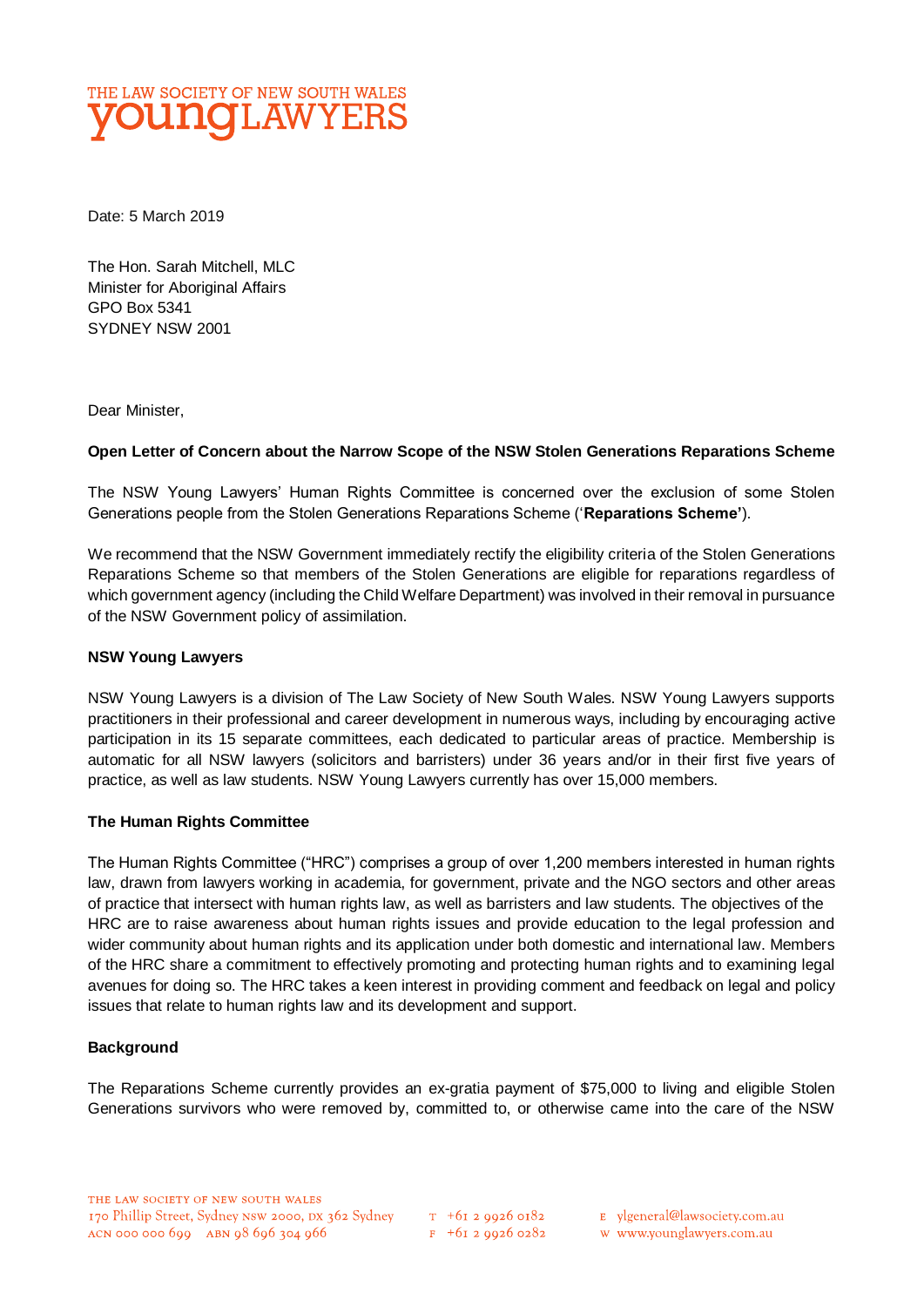# THE LAW SOCIETY OF NEW SOUTH WALES 1.AW

Aborigines Protection or Welfare Boards under the *Aborigines Protection Act 1909* (NSW), up until the Act was repealed on 20 March 1969.

The Stolen Generations Funeral Assistance Fund ("Funeral Assistance Fund") provides a one-off payment of \$7,000 to Stolen Generations survivors who were living on 2 December 2016 and were removed by, committed to, or otherwise came into the care of the Aborigines Protection or Welfare Boards under the *Aborigines Protection Act 1909*, up until the Act was repealed on 20 March 1969. Stolen Generations survivors are automatically eligible for the Funeral Assistance Fund if they qualify for the Reparations Scheme.

The Reparations Scheme and Funeral Assistance Fund commenced on 1 July 2017 and will run for five years. A report titled "Unfinished Business: Progress Report to Parliament" ("The Progress Report") is dated July 2018.<sup>1</sup>

### **The Eligibility Criteria Excludes Numerous Aboriginal People Who Were Removed**

The current eligibility criteria for the Reparations Scheme is unnecessarily and unjustly narrow. Aboriginal people who were removed by, committed to, or otherwise came into the care of the Child Welfare Department or the police (as opposed to the Aborigines Protection or Welfare Boards) are *ineligible* to apply for the Reparations Scheme.

There is not a rational basis for the Reparations Scheme eligibility criteria to exclude Aboriginal people removed by Child Welfare Department, as there is evidence that suggests the NSW Government pursued an Aboriginal assimilation policy using the Child Welfare Department in tandem with the Aborigines Protection and Welfare Boards.

Peter Read, an academic from the University of Sydney and expert on the historical records about the members of the Stolen Generations, writes that "Welfare Officers were instructed to hand over Aboriginal children of 'lighter caste' to the Child Welfare Department if they were to be committed."<sup>2</sup> Kelly Godfrey from the Australian National University provides an assessment of this history of assimilation noting that "[a]ssumptions of Aboriginal inferiority were so deeply entrenched in white minds that light-skinned Aboriginal children were sent to the ordinary child welfare homes and were passed off as white."<sup>3</sup>

To deny members of the Stolen Generations reparations on the basis of which NSW government agency removed them, when each of the agencies were implementing the same policy of assimilation, is unjust, arbitrary, and divisive.

<sup>1</sup> Aboriginal Affairs NSW, *Unfinished Business: Progress Report to Parliament* (July 2018) <

https://www.aboriginalaffairs.nsw.gov.au/pdfs/stolen-generations/Unfinished-Business-Digital-Version.pdf>.

<sup>2</sup> Peter Read, *The Stolen Generations: the Removal of Aboriginal Children in New South Wales 1883 to 1969* (2006) <https://daa.asn.au/wp-content/uploads/2016/07/Reading-7\_StolenGenerations.pdf.>.

<sup>3</sup> Godfrey Kelly, 'The Lost Kooris' (1995) 20(1) A*lternative Law Journal Aboriginal Law Bulletin* 26.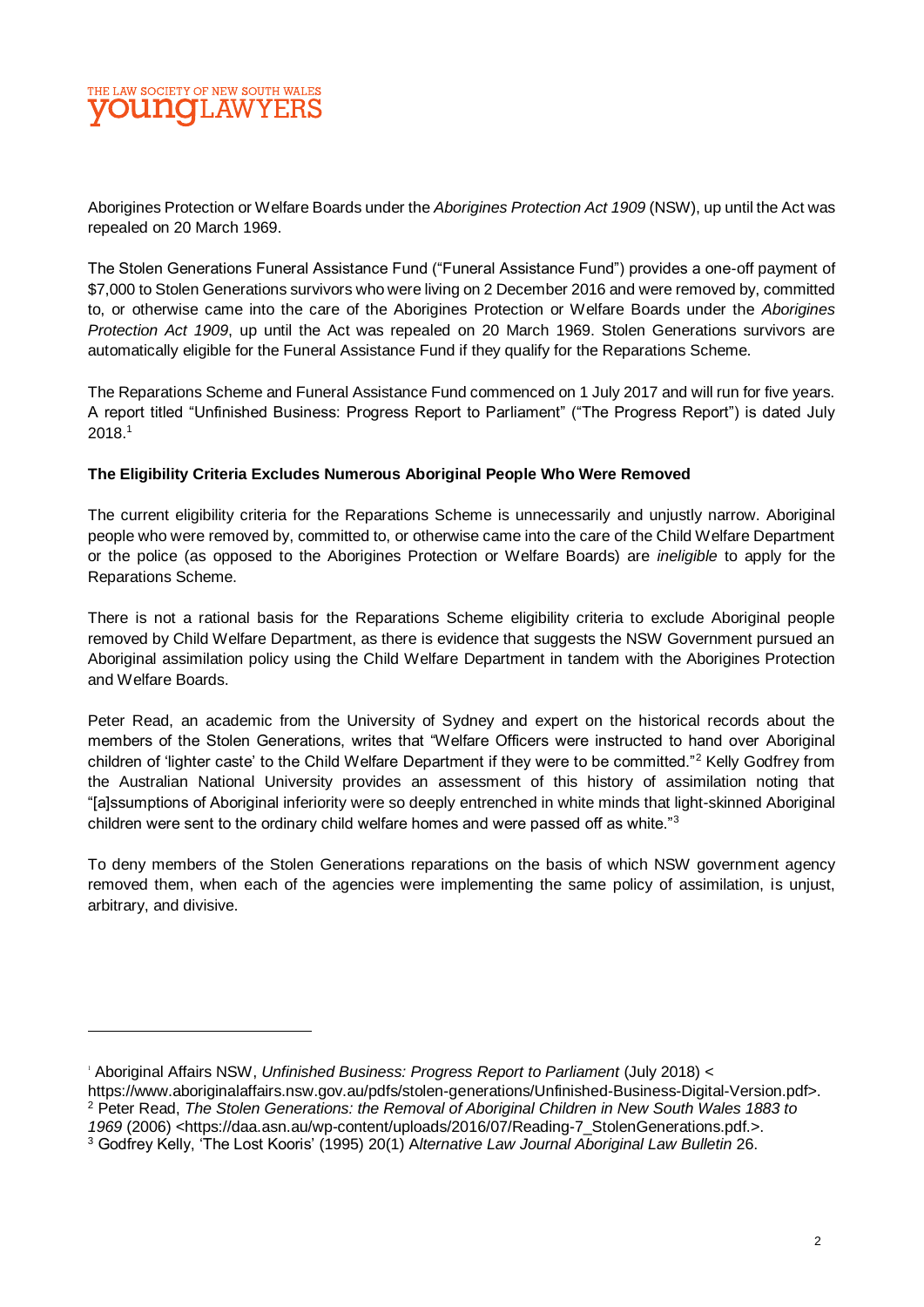### THE LAW SOCIETY OF NEW SOUTH WALES 1.AW

#### **Matter of Urgency**

The Progress Report shows that these concerns have been known by the NSW Government for some time, however there does not appear to have been any formal change to the eligibility criteria.

The concerns were raised by the Stolen Generations Organisations who stated that:

We have significant concerns the criteria of the Reparations Scheme do not recognise the people who were removed from their families under assimilation practices by the Child Welfare Department, police or other people, rather than the Aborigines Welfare Board. **This has caused further trauma** to individuals and fractured family groups due to people being treated differently based on the circumstances of their removal, and the Reparations Scheme needs to address this. We are concerned the NSW Government's assimilation practices continued beyond 1969, and the Scheme should take account of this.<sup>4</sup>

In particular, the concerns over the eligibility criteria for the Reparations Scheme are reported as causing "further trauma", which surely would be directly against the intent of the scheme.

The Progress Report notes that the NSW Government is "aware of the concerns raised by survivors" and "Aboriginal Affairs is undertaking research to better understand the issues raised. The results of this research will be used to consider whether there is any further information that can be taken into account when assessing claims, to determine whether a person's situation fits within the intent of the Stolen Generations Reparations Scheme."<sup>5</sup> The HRC understands that Aboriginal Affairs is now providing further information on all circumstances of removals to the independent assessor, which is a positive development. However, we submit that a change to the eligibility criteria is required to make clear to Stolen Generation survivors and their representatives that if they were removed by the Child Welfare Department in pursuance with the assimilation policy they are eligible for the Reparations Scheme.

Given the advanced age of many members of the Stolen Generations we submit that immediate action is required.

### **Reparations**

In November 2017, the United Nations Human Rights Committee reviewed Australia's compliance with the International Covenant on Civil and Political Rights.<sup>6</sup> The Committee recommended Australia "establish a national reparations mechanism, including compensation schemes, for victims of the stolen generation".<sup>7</sup> The Special Rapporteur on the Rights of Indigenous People following her 2017 Australia visit also recommended that "the Government establish a comprehensive national mechanism to ensure that

 $\overline{a}$ 

 $4$  Above n1, 3.

<sup>5</sup> Ibid, 8.

<sup>6</sup> *International Covenant on Civil and Political Rights*, GA Res 2200A (XXI), UN General Assembly, Treaty Series, vol. 999, p 171 (16 December 1966).

<sup>7</sup> Human Rights Committee, *Concluding observations on the sixth periodic report of Australia,* 121st sess, UN Doc CCPR/C/AUS/CO/6 (9 November 2017).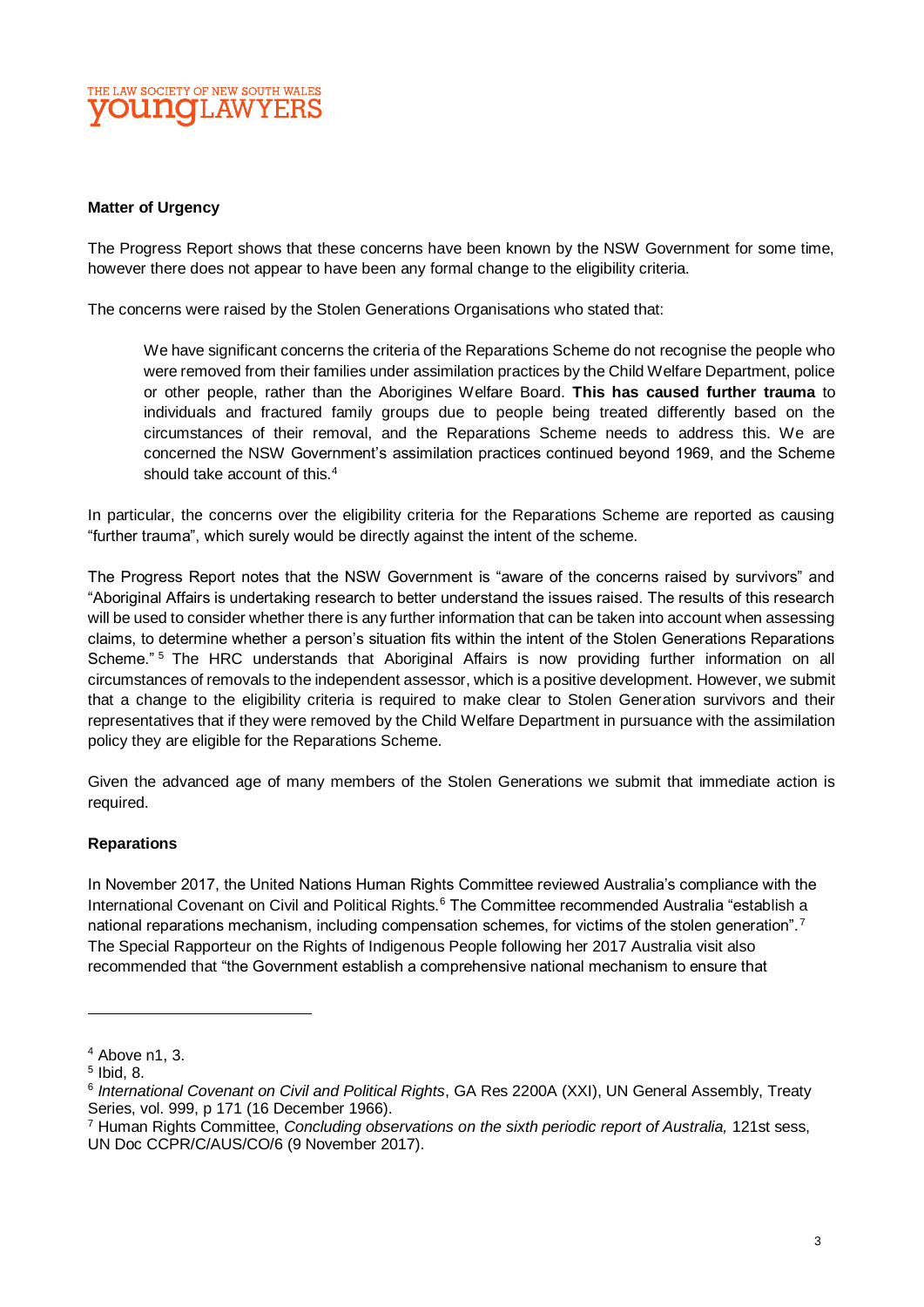# THE LAW SOCIETY OF NEW SOUTH WALES **TI.AW**

adequate reparation, including compensation, is provided to the victims of the "Stolen Generations" policies."<sup>8</sup>

The current operation of the Reparations Scheme fails to meet these recommendations. The Reparations Scheme does not include members of the Stolen Generations who were removed by, committed to, or otherwise came into the care of the Child Welfare Department, or removed by the police, whether before or after 1969. On this basis, the reparations mechanism is not available for *all* victims.

The Human Rights and Equal Opportunity Report Commission's 1997 *Report of the National Inquiry into the Separation of Aboriginal and Torres Strait Islander Children from Their Families: Bringing them home*  ("Bringing Them Home Report") outlines the legal basis for reparation. The Bringing Them Home Report states that "the Australian practice of Indigenous child removal involved both systematic racial discrimination and genocide as defined by international law. Yet it continued to be practised as official policy long after being clearly prohibited by treaties to which Australia had voluntarily subscribed."<sup>9</sup> That report also states that "systematic racial discrimination and genocide must not be trivialised and Australia's obligation under international law to make reparations must not be ignored."<sup>10</sup>

### **Further Eligibility Issues**

The Progress Report notes further concerns of the Stolen Generations Organisation Representatives. We ask that the NSW Government heed the concerns of these representatives including the following issues (as summarised by the HRC):

- The Reparations Scheme include people who were removed in the years after 1969 if it was pursuant to the Aboriginal assimilation policy;
- The Funeral Assistance Fund amount be increased to cover the cost of funerals on *country*; and
- That funds be allocated so that Stolen Generations survivors who have passed away can be repatriated back to *country*.

### **Recommendations**

The HRC recommends that the eligibility criteria in the Guidelines for the Administration of the NSW Stolen Generations Reparation Scheme be amended as soon as possible so that members of the Stolen Generations are eligible for reparations regardless of which government agency was involved in their removal in pursuance of the NSW Government practice of assimilation, so that people removed by or to the Child Welfare Department are included.

As an interim measure, we recommend that the Minister for Aboriginal Affairs, and the Independent Assessor, depart from the current Guidelines to ensure that interests of justice and equity are met and reparations are made in accordance with this recommendation for people removed by or to the Child Welfare Department.

<sup>8</sup> Victoria Tauli Corpuz, *Report of the Special Rapporteur on the Rights of Indigenous Peoples on her Visit to Australia*, UN Doc A/HRC/36/46/Add.2 (8 August 2017).

<sup>9</sup> Human Rights and Equal Opportunity Report Commission, *Bringing Them Home: Report of the National Inquiry into the Separation of Aboriginal and Torres Strait Islander Children from Their Families* (1997), 231. <sup>10</sup> Ibid, 266.